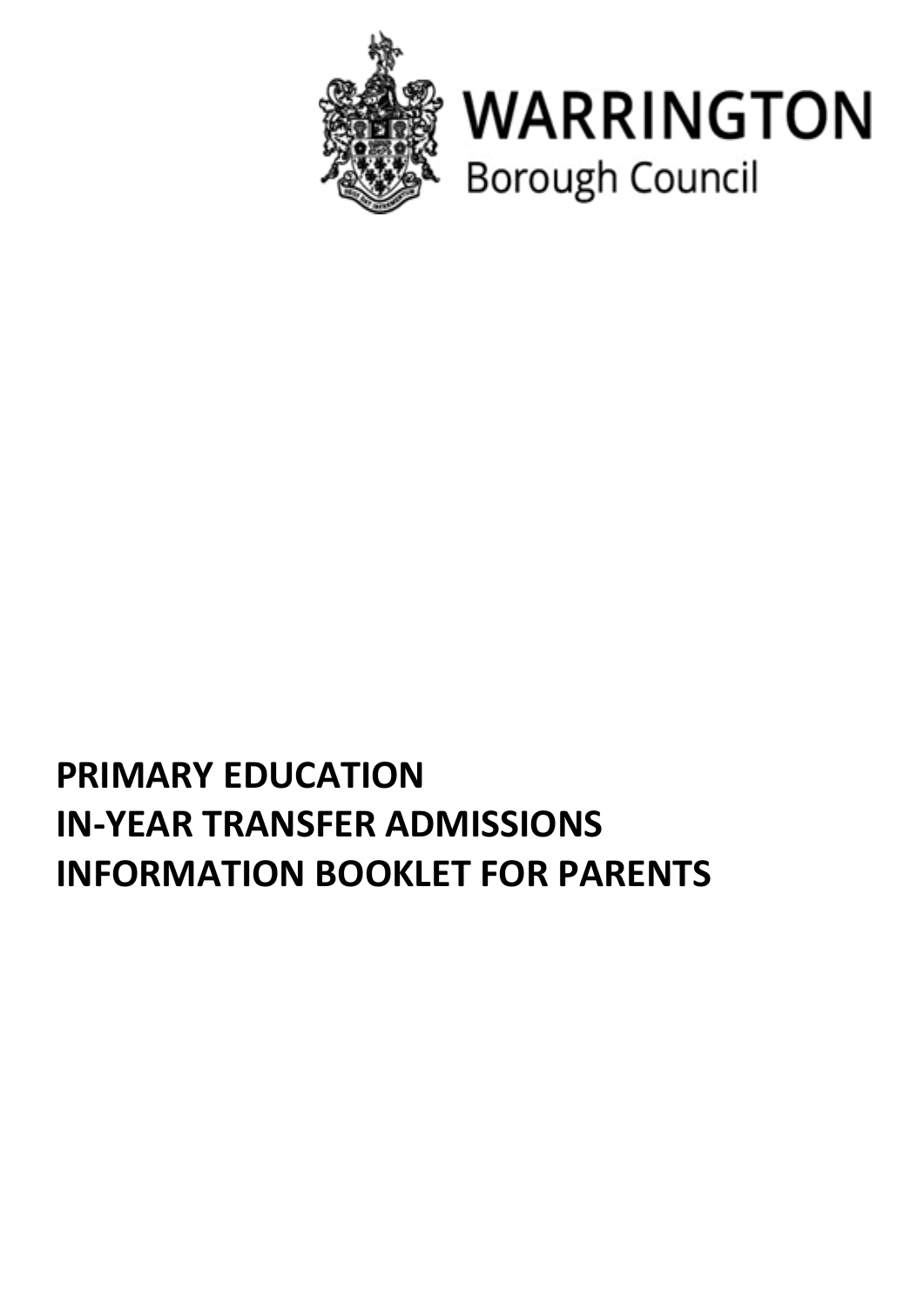## **1. IN-YEAR TRANSFER APPLICATIONS**

- 1.1 In-year transfer applications are those requesting a transfer from one school to another outside of the normal admissions round, for example when a family moves house part way through a school year. This booklet sets out the in-year application process and is also intended to give information and advice to Parents/Carers who wish to explore the possibility of transferring their child from one school to another part way through a school year.
- 1.2 Generally a child will be admitted to another school if there is a place available with the exception of those children whose circumstances meet the requirements of the Fair Access Protocol. For more information about the Fair Access Protocol, please refer to section 5.
- 1.3 If your request for an in-year transfer **is not** because of an address change or relocation from overseas, you are strongly advised to think very carefully before you apply. Problems that your child may be experiencing may not go away simply as a result of a change of school.
- 1.4 Before you consider changing your child's school, it is important to discuss it with your child and find out how he/she really feels about the possibility of a school move. You need to be clear about the real reason why he/she wants to move to a different school. For example, it could be because he/she is worried about certain subjects. If this is the case then you will need to discuss this with your child's current school to allow them the opportunity to address any concerns that you or your child may have. If you think your child needs extra help or has needs that are not being recognised, you would need to arrange to speak to the special educational needs co-ordinator (SENCo) at your child's current school. If you or your child has concerns about bullying or friendship issues, speak to your child's class teacher; head of year or pastoral head. Finally, having explored these options, if you feel your concerns have not been addressed appropriately at your child's current school, you should arrange an appointment to speak with your child's Headteacher.
- 1.5 All schools have a complaints policy which will set out how Parents/Carers should raise school's awareness of any concerns and what steps will be taken to help resolve them.

## **2. POINTS TO CONSIDER BEFORE MAKING YOUR APPLICATION**

2.1 There are many points to consider when deciding whether or not a school transfer for your child is the right thing to do. Some of the main points to consider are set out below.

## 2.2 **Teaching and school organisation**

Each school teaches the national curriculum in different ways and at different times of the academic year. It may be the case that the part of the curriculum currently being studied at the 'new' school was covered by your child's current school earlier on in the year. This may impact on your child's education as he/she will be repeating work which he/she has already done. It could be that areas of the curriculum have been completed at the 'new' school but had not yet been covered at your child's current school. This means your child will completely miss out on some areas of the curriculum.

2.3 You may find it useful to visit the school's website and contact the school to arrange a visit to discuss this.

#### 2.4 **Friendships**

Forming friendships is a very important aspect of school life. Children should feel happy and content at school and relationships with friends and teachers are a key part of any child's social

#### **Any queries, please contact the School Admissions Team by emailing [schooladmissions@warrington.gov.uk](mailto:schooladmissions@warrington.gov.uk) or telephoning 01925 446226**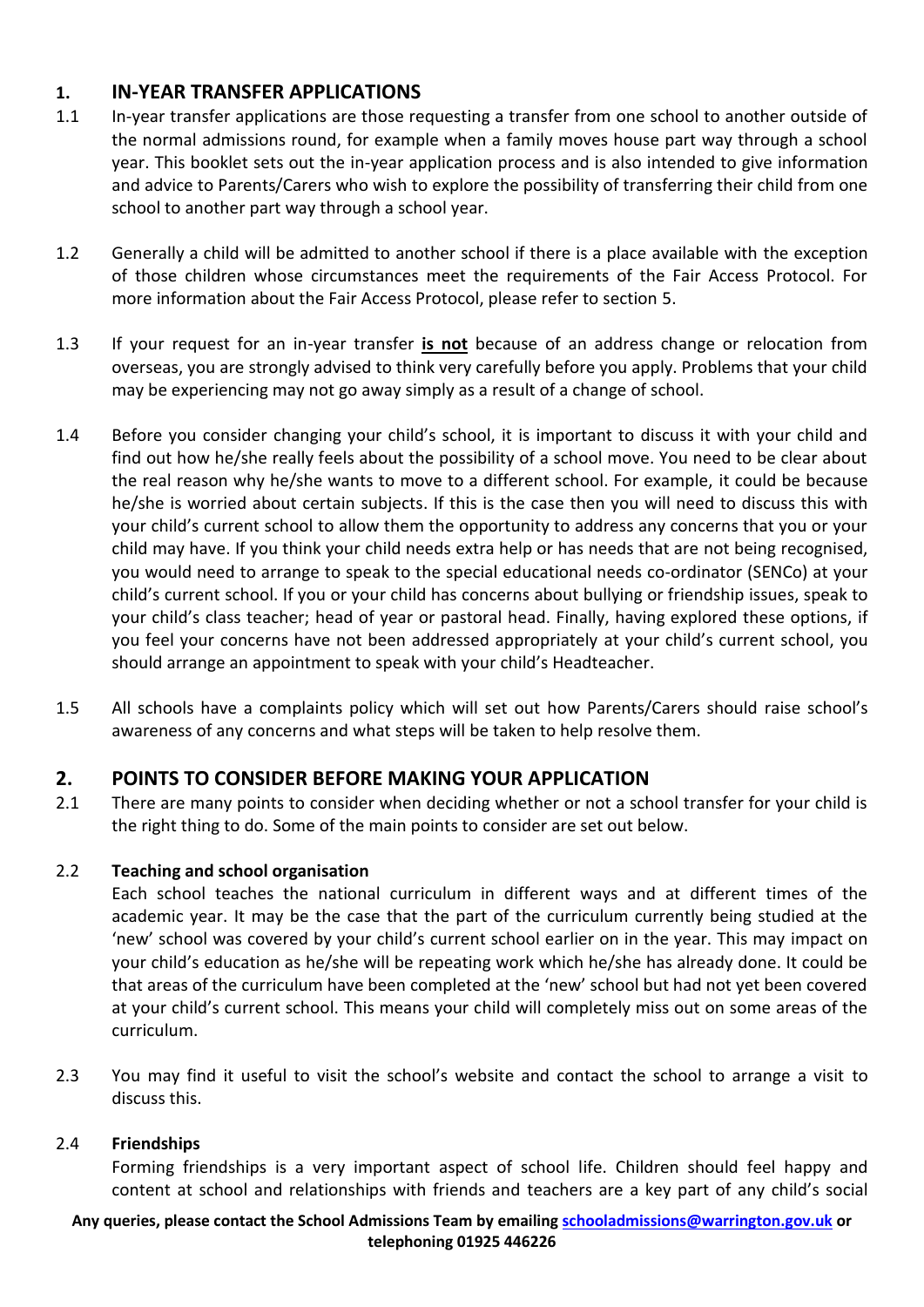development and educational progression. If relationships have broken down at your child's current school, you must discuss this with your child's school before making a decision to transfer to another school. Problems that your child may be experiencing may not go away simply as a result of a change of school.

#### 2.5 **Uniform**

It may be necessary to buy a completely new uniform, including PE kit, for your child if you decide to transfer schools. It should be noted that the Local Authority is unable to provide any subsidy, even for low income families, in connection with uniform costs.

#### 2.6 **Transport**

The Local Authority is required by law to provide or pay for free transport for pupils who have to travel more than the statutory distance to their nearest suitable school. For pupils of primary aged pupils, this distance is 2 miles.

2.7 It is important that you do not confuse the right to express a preference for a school with an entitlement to travel assistance. If you have expressed a preference for a school which is further away from your home and the distance to this school is more than the statutory distance, you may not be entitled to travel assistance. If this is the case, you will need to think about the costs involved with getting your child from home to school and back on time and safely as this is your responsibility. For more information regarding home to school transport assistance, please visit the Council website.

#### **3. MAKING AN APPLICATION**

- 3.1 If, having considered all the points listed above, you decide to apply for a school transfer; you must complete the appropriate in-year transfer form. There are two types of in year transfer forms, one for a primary and one for a secondary aged child.
- 3.2 It is also important to note that a form must be completed for each child seeking a school transfer. For example, if you have three children you wish to transfer, two of primary age and one of secondary school age, you must complete two primary in-year transfer forms and one secondary in-year transfer form.
- 3.3 It is not possible to apply for a school place any further in advance than six school weeks, for example if you wish to apply for a place from the beginning of the Autumn Term, the earliest you could apply would be the beginning of June.
- 3.4 Application forms are available to download on the council website at [www.warrington.gov.uk/admissions](http://www.warrington.gov.uk/admissions) or alternatively you can call into the office to collect a form or you can telephone 01925 446226 and ask for a form to be posted out to you. For more information about the schools in Warrington please refer to the Primary or Secondary Information for Parents booklets which are available to download on the In Year Transfer page at [www.warrington.gov.uk/admissions](http://www.warrington.gov.uk/admissions)
- 3.5 The in year transfer application is made up of seven sections. Sections 1 to 6 must be completed by the Parent/Carer. **Section 7 of the form needs to be completed by your child's current school. It is important that all sections are completed before submitting as incomplete forms will not be processed and will be returned to the Parents/Carer.**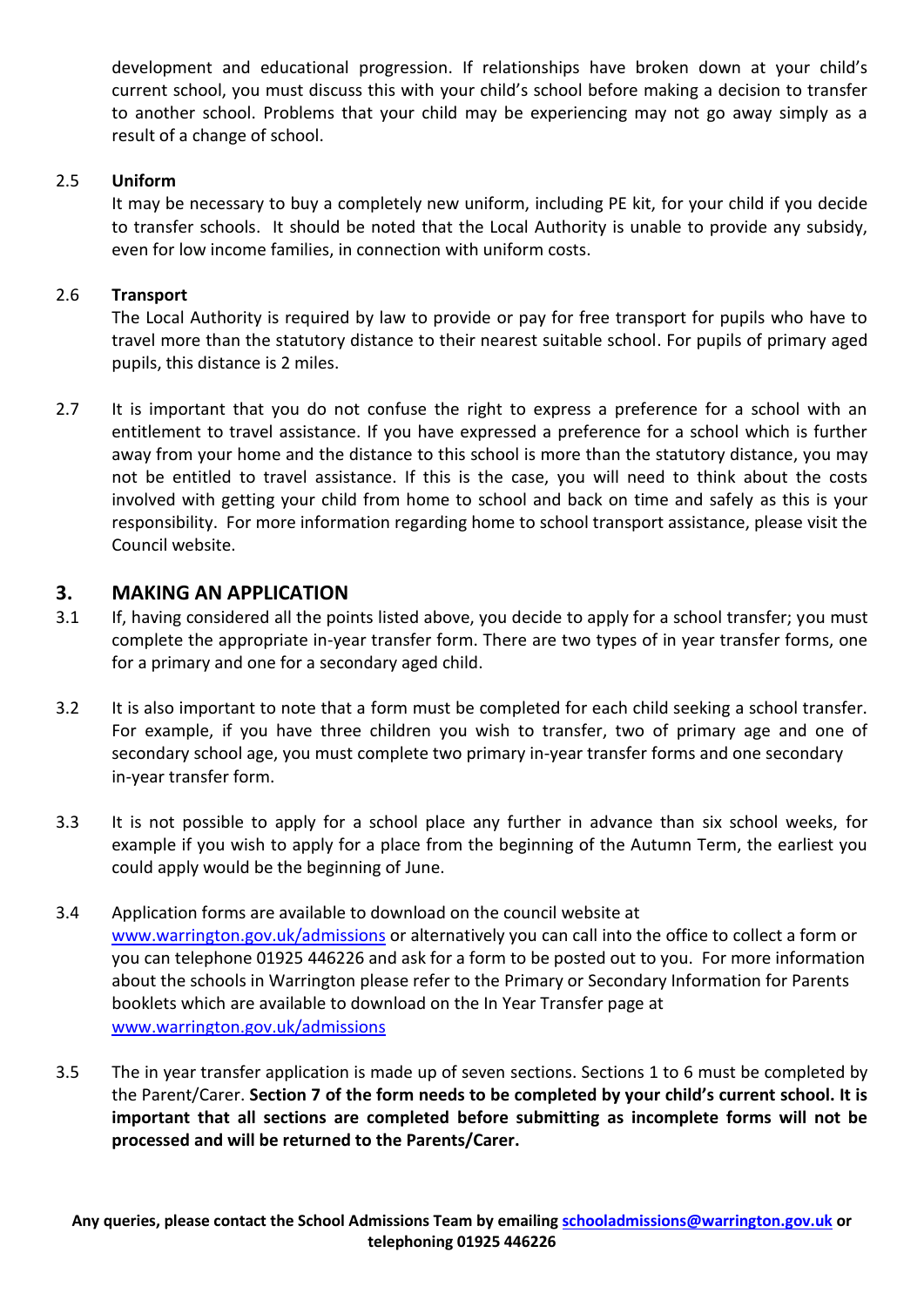- 3.6 If you are relocating to or within the Warrington area documentary proof of the house move will be required. Examples of acceptable proof are as follows:
	- o a council tax bill;
	- o a copy of your exchange of contracts; or
	- o a copy of the signed tenancy agreement (at least 6 months)
	- o Driving licence
	- $\circ$  utility bill, not bank statements. For the purpose of this policy, utility bills are defined as water, gas or electric bill
- 3.7 Children Formerly in Care are defined as previously Looked After Children who have ceased to be so because they have been Adopted or became subject to a Child Arrangement Order or Special Guardianship Order immediately following being looked after. If your child is a child formerly in care then **you must** provide a copy of the Adoption Certificate, Child Arrangement Order or Special Guardianship Order at the time of application for your child to be considered under this criterion.

#### 3.8 **Parental responsibility**

Applications must be completed by a person who has parental responsibility for the child. It is advised that the applicant should inform all other parties who have parental responsibility before submitting the application.

- 3.9 If all parties are not in agreement, with the child moving schools any disputes should be resolved before submitting an application. If parents are unable to reach an amicable agreement then both parents should seek recourse through the family Courts.
- 3.10 Where a child lives with parents with shared responsibility, the address given on the form should be the address of the parent who is in receipt of child benefit and/or child tax credit. Proof may be required.

#### **4. APPLICATION PROCESS**

- 4.1 The fully completed form must be returned to the Local Authority's School Admissions Team. Completed forms may be scanned by the Parent/Carer and emailed to [schooladmissions@warrington.gov.uk](mailto:schooladmissions@warrington.gov.uk) **Please be aware that photographs of application forms are not acceptable and will be returned.**
- 4.2 Alternatively you can post or hand deliver the completed application form to :

School Admissions Team 2<sup>nd</sup> Floor New Town House Buttermarket Street Warrington WA1 2NH

- 4.3 If you have submitted the form via email, an email acknowledgement will automatically be generated to the sender's email address upon safe delivery to the school admissions mailbox. If an acknowledgement is not received by the sender, there is no guarantee that it has been received by the School Admissions Team.
- 4.4 The School Admissions Team aim to reply to all in-year transfer applications within 10 school days of receiving a complete application form. However, in certain circumstances some applications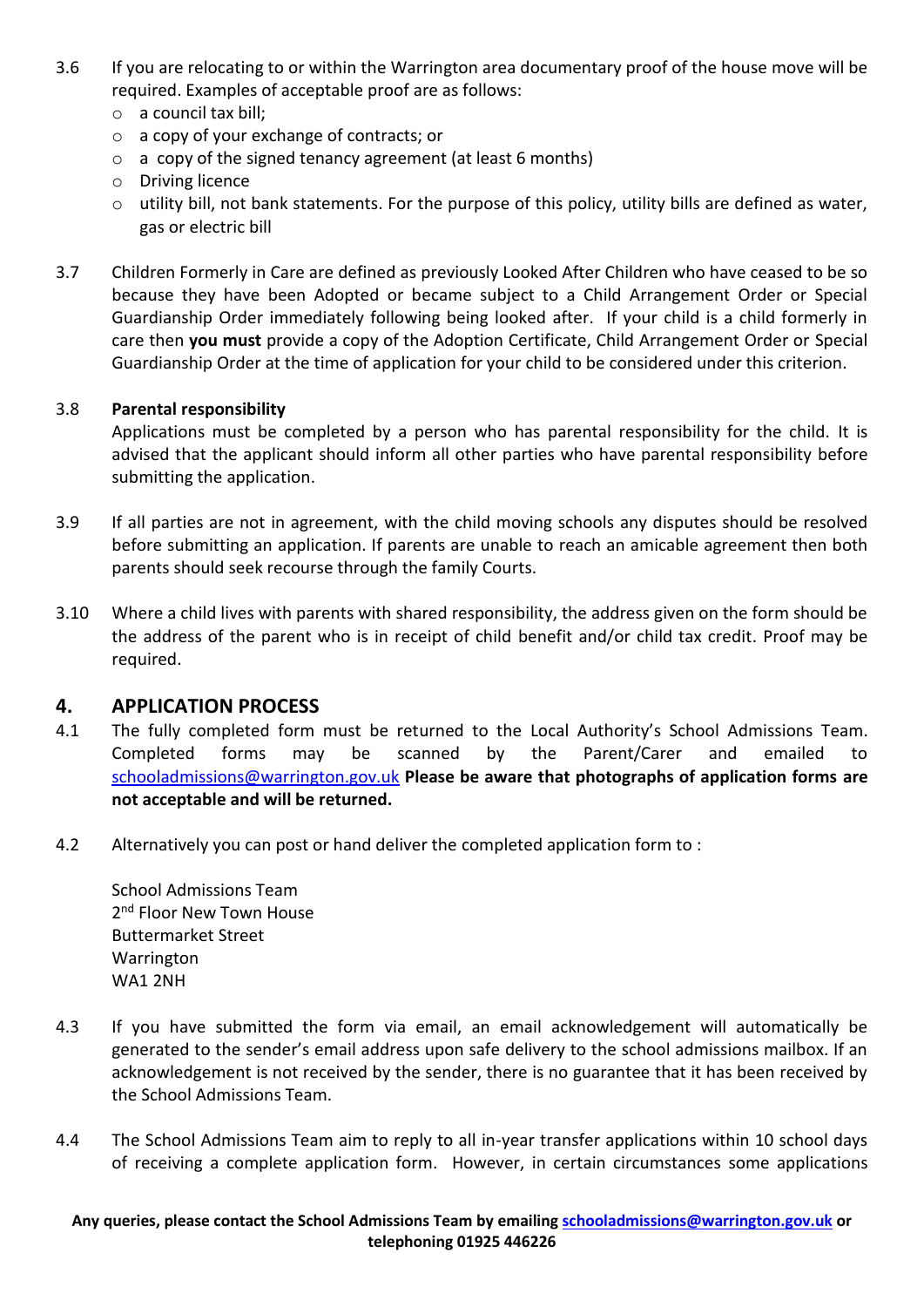may take longer to process. **Please be aware that applications cannot be processed during school holiday periods.**

4.5 In certain cases it may be necessary to consider an application in accordance with the Fair Access Protocol which may result in the process taking longer than 10 school days.

# **5. FAIR ACCESS PROTOCOL**

- 5.1 Each Local Authority must have a Fair Access Protocol, agreed with schools in its area including Academies and Faith Schools, to ensure that, unplaced children, especially the most vulnerable, are offered a place at a suitable school as quickly as possible.
- 5.2 The School Admissions Team assess all applications to identify those which meet the requirements of the Fair Access Protocol. The criteria for primary aged children are as follows:
	- a) Children from the criminal justice system or Pupil Referral Unit (PRU) who need to be reintegrated into mainstream school;
	- b) Children who have been out of the UK education system for 2 months or more;
	- c) Children of gypsies, Roma, travellers, refugees and asylum seekers;
	- d) Children who are homeless;
	- e) Children with unsupportive family backgrounds for whom a place has not been sought;
	- f) Children who are carers;
	- g) Children with SEN, disabilities or medical conditions (but without an Education, Health and Care Plan);
	- h) Key stage one children whose attendance is less than 85%;
	- i) Key stage two children whose attendance is less than 90%;
	- j) Children who have accessed support from New Horizons;
	- k) Children who have required behaviour support;
	- l) Children who have a period of exclusion during the last 12 months to date;
	- m) Children who have been permanently excluded\*;
	- n) Children who have required support from outside agencies
	- o) Number of school moves during the last academic year

\*Children who have been permanently excluded are placed at schools in accordance with a rotation system. This is a separate process which is administered by the LA through a process which has been agreed between the LA and schools.

- 5.3 In addition to the above criteria for both primary and secondary schools, the local authority will have regard for pupils who have not been on the roll of a mainstream school for more than four weeks.
- 5.4 Once applications meeting the Fair Access criteria have been identified, an admissions officer will assess each application taking the following factors into account:
	- The preferences expressed by the applicant
	- The home to school walking distances from the applicant's home to the preferred schools
	- The total number of Fair Access admissions already placed/to be considered for each of the preferred schools
	- All other schools within a reasonable distance to the applicants' home address where reasonable distance is defined as a home to school walking distance of 2 miles.
	- The total number of Fair Access admissions for each of the schools within a reasonable distance.

#### **Any queries, please contact the School Admissions Team by emailing [schooladmissions@warrington.gov.uk](mailto:schooladmissions@warrington.gov.uk) or telephoning 01925 446226**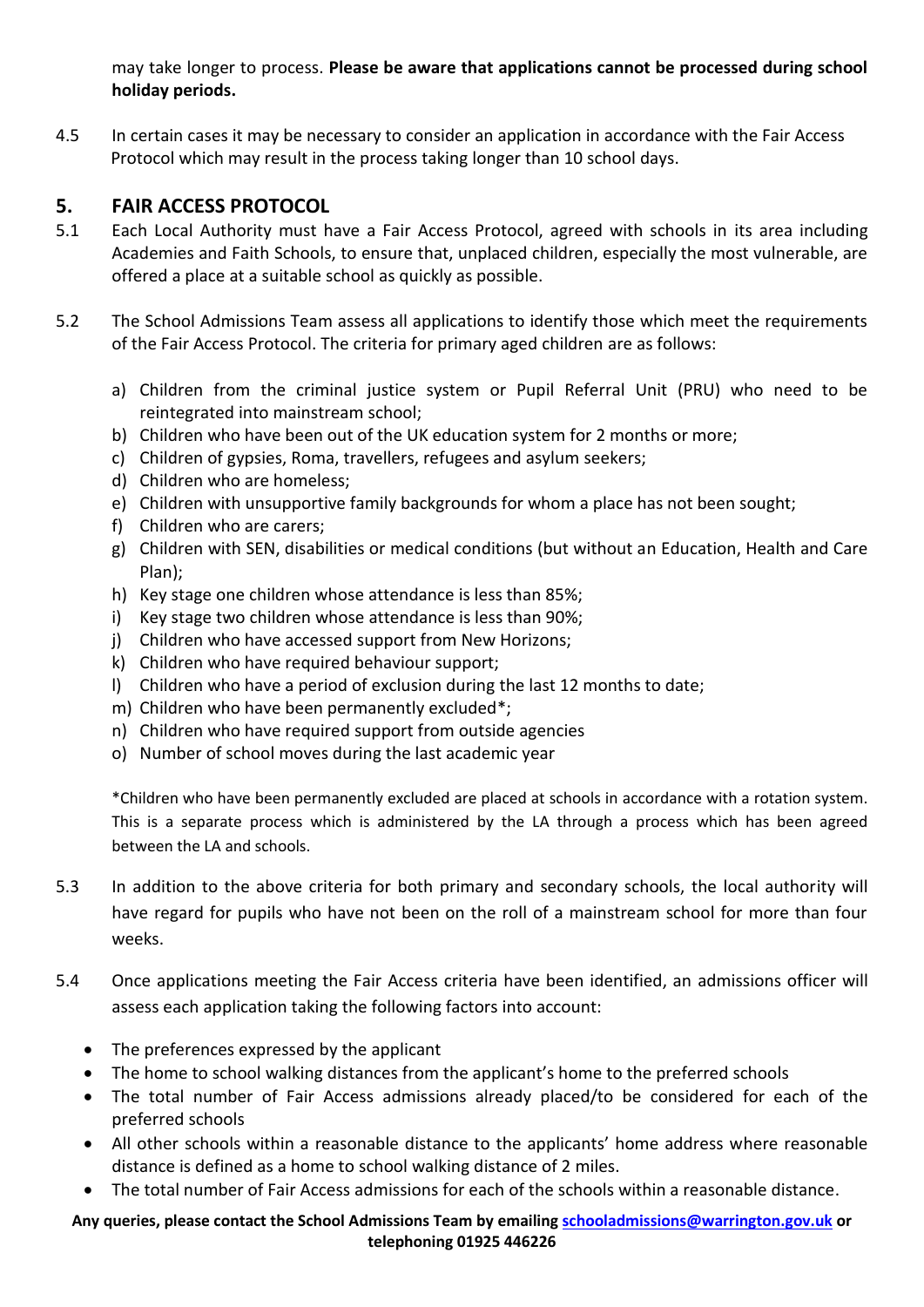- 5.5 The outcome of this assessment will determine how the Local Authority will share out these applications between all suitable schools. The Local Authority must ensure that no school, including those with places available, is asked to take a disproportionate number of children who meet any of the Fair Access criteria.
- 5.6 There is no requirement to comply with parental preference when placing children in accordance with the Fair Access Protocol however; if an applicant is refused any of their preferred schools, they must be informed of their statutory right of appeal against the decision(s) not to offer a place at the school(s) of their preference.
- 5.7 For more information about Warrington's Fair Access Protocol and to access a copy of it, please visit the Council website at [www.warrington.gov.uk/admissions](http://www.warrington.gov.uk/admissions) or telephone 01925 446226 and request a copy.

# **6. ALLOCATING PLACES - FOR APPLICATIONS WHICH DO NOT MEET THE REQUIREMENTS OF THE FAIR ACCESS PROTOCOL**

- 6.1 Applicants are invited to express preferences for up to three schools. Each of the schools listed on the form is treated as a separate application. The Admissions Team will look to see whether there are places at any of the preferred schools. If a faith school or an academy has been listed as a preference, the Admissions Team will check if there is a place available in the required year group and contact the school to find out whether a place can be offered.
- 6.2 Places are offered for in-year applications on a first come first served basis. If there is one place available at a school and more than one child has applied on the same day, the school's oversubscription criteria will be applied to determine which child has the highest priority and should be offered the place.
- 6.3 If only one of the preferred schools has a place to offer in the required year group, then that place will be offered to the applicant for their child. If more than one of the preferred schools could offer a place, a place would be offered at whichever of those schools is the highest preference.
- 6.4 If all of the preferred schools are full and the applicant does not currently have a school place due to relocating to the area, and proof of the new address has been received, the Local Authority will offer a place at the nearest school which is within a reasonable distance\* to the home address that has a place available. This may not be the closest school to the applicants' home as many Warrington schools are already full in many year groups and admission authorities are unable to hold places in reserve for children who may move into an area after the usual point of entry.

*\*Warrington Local Authority defines a reasonable distance as a home to school shortest walking distance up to 2 miles for primary aged children.*

- 6.5 If all of the preferred schools are full and the child is a Warrington resident and already has a place at a school that he or she is able to attend, an alternative school place will not be offered.
- 6.6 If no school within a reasonable distance has a place available, it may be necessary to admit over the published admission number at a school which is within a reasonable distance. Admitting over the published admission number will only be considered where the following exceptional circumstances apply: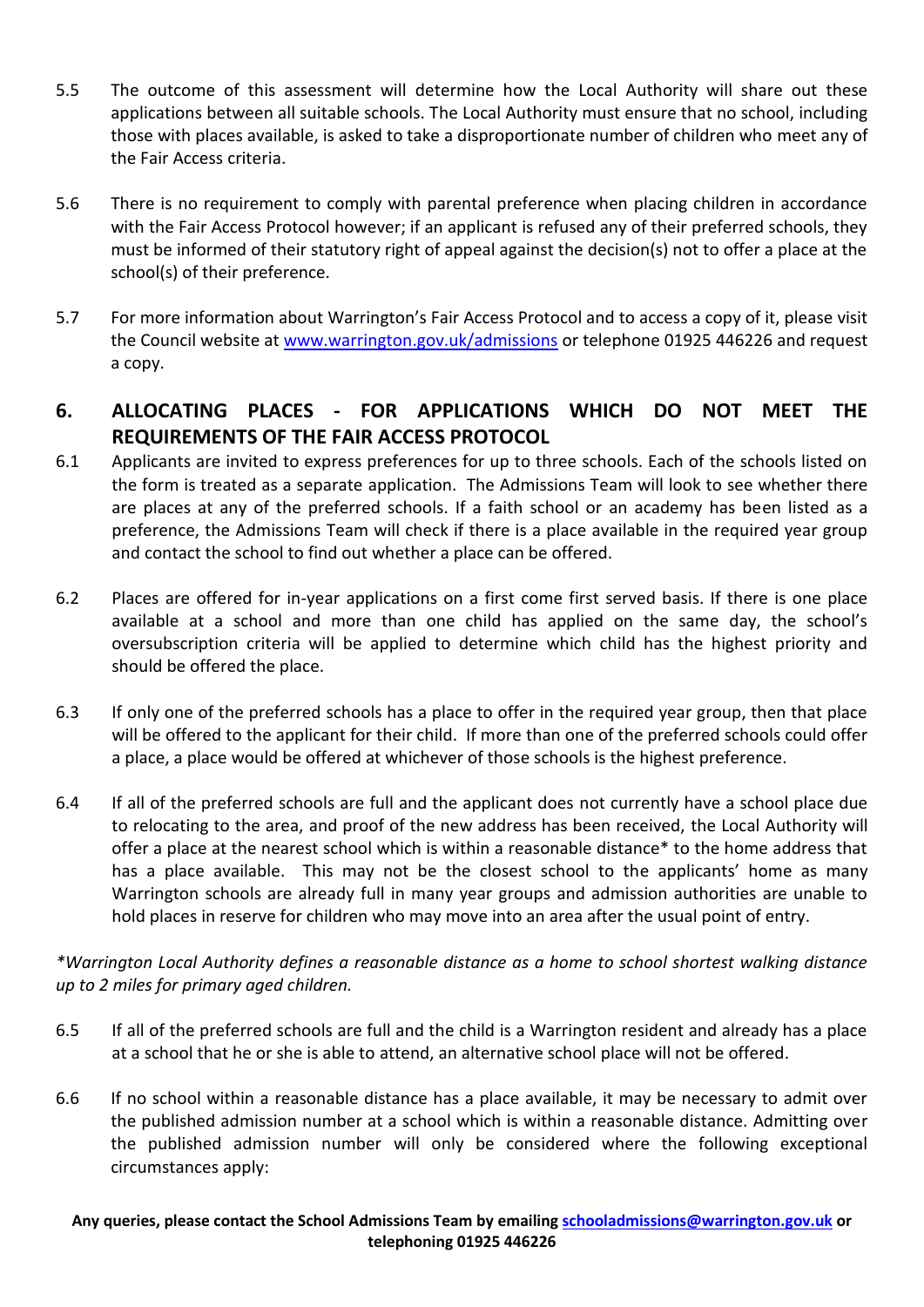- a) children admitted outside the normal admissions round with an Education, Health and Care Plans specifying a school;
- b) looked after children and previously looked after children admitted outside the normal admissions round;
- c) children admitted, after initial allocation of places, because of a procedural error made by the admissions authority or Local Authority in the original application process;
- d) children admitted after an independent appeals panel upholds an appeal;
- e) children who move into the area outside the normal admissions round for whom there is no other available school within reasonable distance;
- f) children of UK service personnel admitted outside the normal admissions round;
- g) children whose twin or sibling from a multiple birth is admitted otherwise than as an excepted pupil;
- h) children with special educational needs who are normally taught in a special educational needs unit attached to the school, or registered at a special school who attend some classes within the mainstream school.
- 6.7 When considering which school should admit exceptionally above the published admission number, the Local Authority may consult the Headteacher at the school to decide whether or not, on balance, the prejudice caused to the child by not admitting them to a particular school outweighs the prejudice caused to the school by admitting the child. The Authority would make every effort to share such requests between schools which are local to the applicant's address, when it is reasonable to do so. Therefore, if all schools within a reasonable distance are full, the Local Authority may not automatically admit exceptionally to the preferred school.
- 6.8 It should be noted that exceptional circumstances do not apply in the event of a family relocating to the area to live with other family members who are unable to provide proof of address. In cases such as these, if no places are available at a school within a reasonable distance, the application will be refused and the right of appeal will be offered. A list of alternative schools will be provided upon request however; the home to school walking distance for these schools will be more than the reasonable distance defined by the Local Authority.

# **7. INFANT CLASS SIZE LEGISLATION**

- 7.1 Infant classes are those where the majority of children will reach the age of 5, 6 or 7 during the school year i.e. Reception and Years 1 and 2.
- 7.2 Infant classes **must not** contain more than 30 pupils with a single school teacher however; additional children may be admitted under limited exceptional circumstances as set out above.
- 7.3 If a child's circumstances meets any of the exceptions listed in Para 6.5 a)-h), then the child may be admitted to an already full/oversubscribed Reception, Year 1 or 2 class as an excepted pupil. This means that the child can be added to a class of 30 in these year groups without the requirement to take qualifying measures i.e. employment of an additional teacher.

# **8. NOTIFICATION**

8.1 You will receive written notification of the outcome of your application. The outcome is normally sent via email, however, if you prefer to receive your outcome via post please let us know.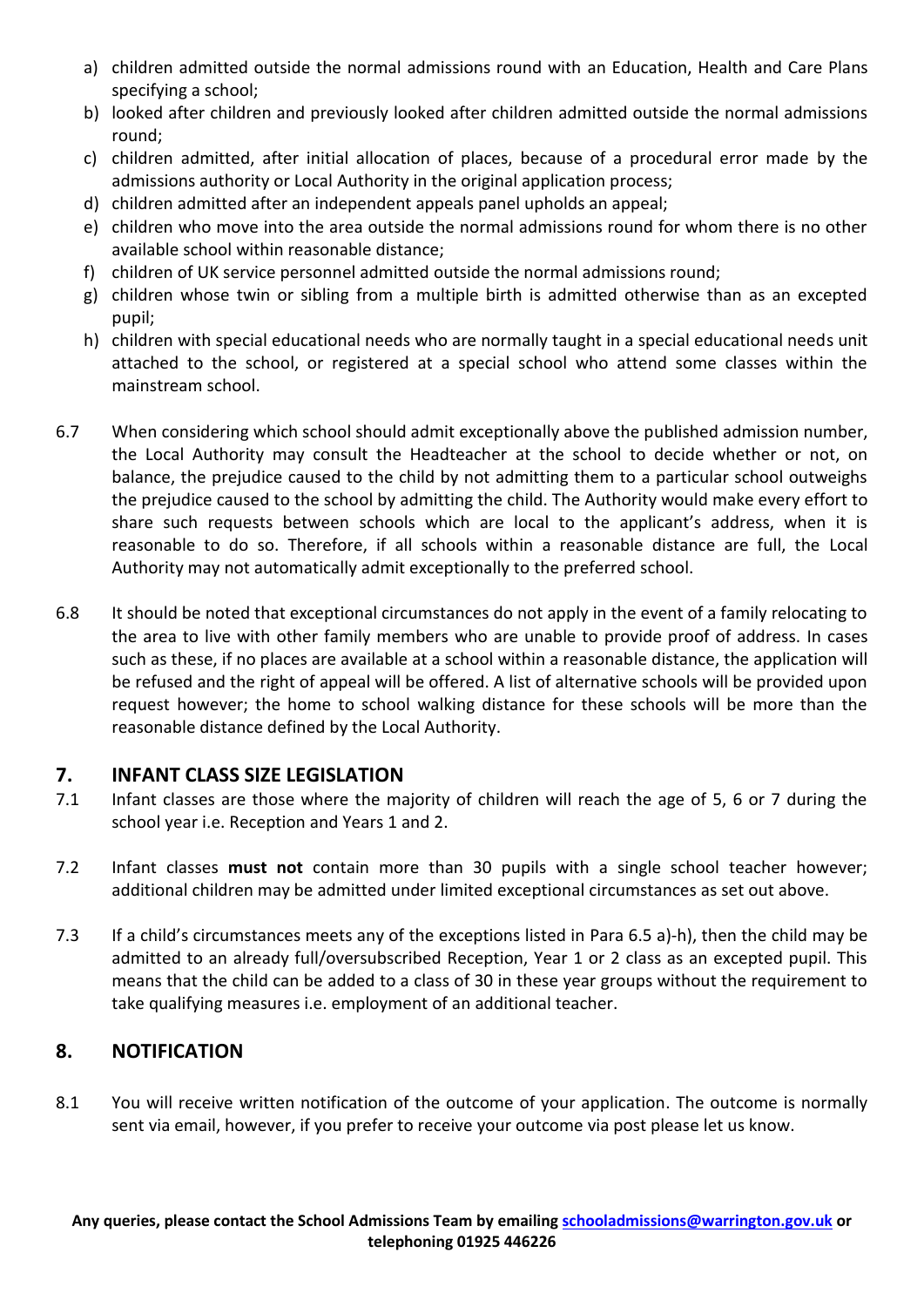- 8.2 If you are offered a place you will be asked to contact the school allocated to make arrangements for admission. All offers are available for six school weeks only. If a child has not started by the date given in the offer letter then the offer of a place will be withdrawn.
- 8.4 If the application is due to a relocation to the Warrington area and the Parent/Carer were not able to provide the necessary proof of address before the application was processed, then a conditional offer will be made. The offer made will be upon condition that the proof of the new address is received within six school weeks. If parents are unable to provide proof within the required timescale the offer of a place will be withdrawn.

# **9. APPEALS PROCEDURE FOR IN-YEAR ADMISSIONS**

- 9.1 If it has been necessary to refuse any of the preferred schools, the applicant has the statutory right of appeal against the decision not to offer a place at the preferred school(s).
- 9.2 If an applicant decides to appeal, the appeal must be made in writing, stating the child's details and giving the reasons for appealing. Appeal submissions should be sent to: [schooladmissions@warrington.gov.uk](mailto:schooladmissions@warrington.gov.uk) or alternatively you can post them to:

School Admissions Team 2<sup>nd</sup> Floor New Town House Buttermarket Street Warrington WA1 2NH

- 9.3 Appeals are considered by an Independent School Appeals Panel and their decision is binding on the admission authority, the Parent/Carer and the school. The Clerk to the Independent School Appeals Panel will arrange a date and time for the appeal hearing and will write direct to the applicant with details. **Appeals can take up to 30 school days to arrange.**
- 9.4 Applicants will be notified, by the Clerk to the Independent School Appeals panel, in writing of the outcome of the appeal, within 5 school days of the hearing. If an appeal is successful, Parents/Carers will be asked to contact the school to make arrangements for admission. If an appeal is unsuccessful, the Parent/Carer is unable to appeal again in the same academic year for the same school unless there has been a material change of circumstances that the panel was not aware of at the hearing. A further application would be required. For more information about the appeals procedure, please visit the A further in year transfer application would be required. For more information about the appeals procedure, please visit [www.warrington.gov.uk/admissions](http://www.warrington.gov.uk/admissions)